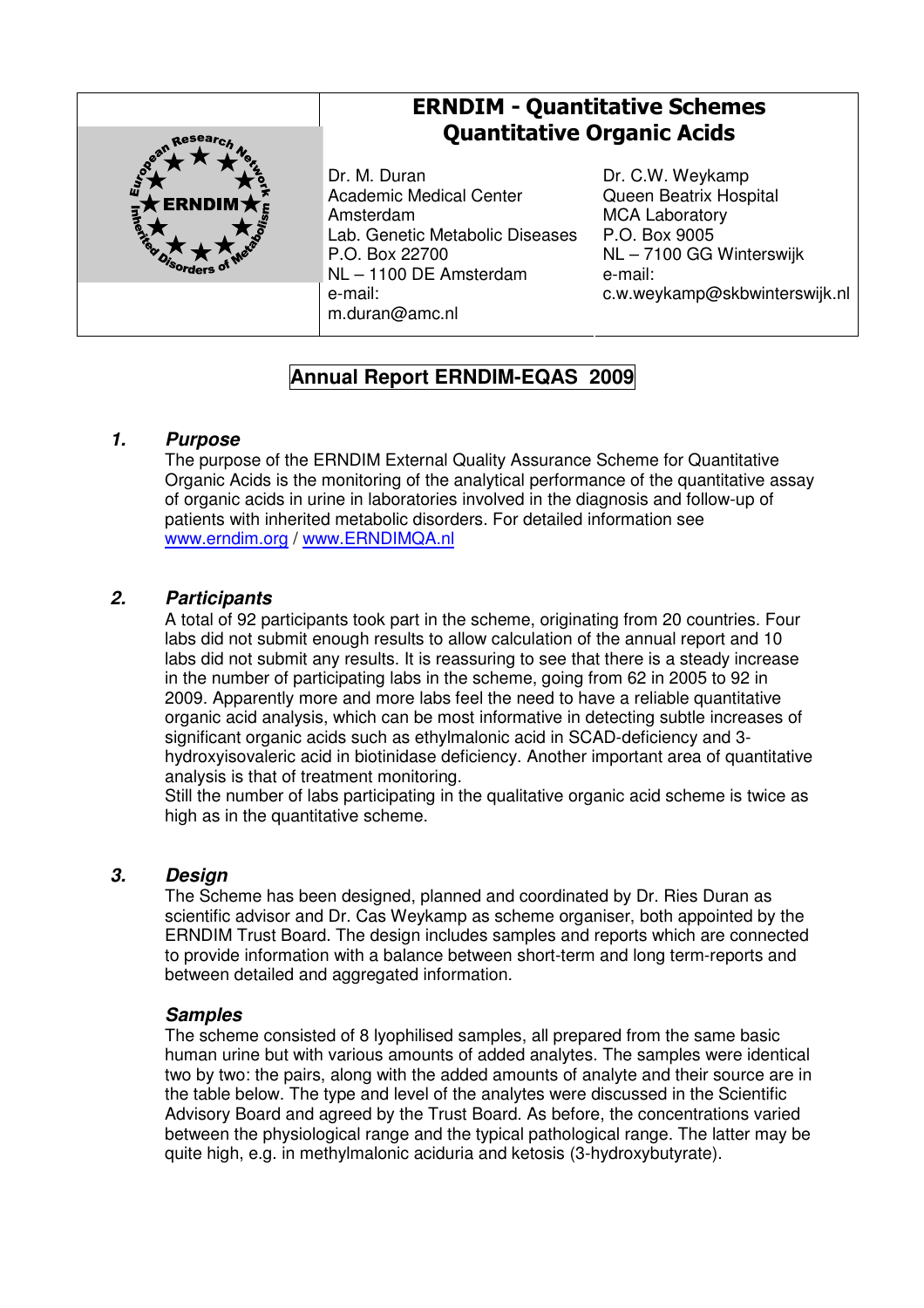| Analyte           | <b>Source</b>    | <b>Added to</b><br>Pair<br>141 - 145 | <b>Added to</b><br>Pair<br>143-147 | <b>Added to</b><br>Pair<br>142 - 148 | <b>Added to</b><br>Pair<br>144 - 146 |
|-------------------|------------------|--------------------------------------|------------------------------------|--------------------------------------|--------------------------------------|
| D-2-OH-glutarate  | Sigma H8378      | 0                                    | 470                                | 188                                  | 94                                   |
| 3-Methylglutarate | Sigma M1512      | 0                                    | 143                                | 86                                   | 43                                   |
| 3-OH-Butyrate     | Aldrich 29,836-0 | 0                                    | 149                                | 299                                  | 4966                                 |
| 3-OH-Isovalerate  | <b>Brunet</b>    | 0                                    | 377                                | 151                                  | 75                                   |
| 3-OH-Propionate   | <b>Brunet</b>    | $\mathbf 0$                          | 83                                 | 828                                  | 166                                  |
| 4-OH-Butyrate     | Sigma H3635      | 0                                    | 41                                 | 406                                  | 81                                   |
| D,L-Glycerate     | Sigma G7274      | 0                                    | 488                                | 245                                  | 1627                                 |
| Ethylmalonate     | Sigma E8758      | 0                                    | 29                                 | 291                                  | 58                                   |
| Fumarate          | Sigma F2752      | 0                                    | 55                                 | 28                                   | 183                                  |
| Glutarate         | Sigma G4126      | 0                                    | 89                                 | 45                                   | 298                                  |
| Glycolate         | Sigma G8284      | 0                                    | 489                                | 196                                  | 98                                   |
| Hexanoylglycine   | TenBrink, VUMC   | 0                                    | 72                                 | 43                                   | 22                                   |
| 2-Ketoglutarate   | Sigma K2000      | 0                                    | 121                                | 1210                                 | 242                                  |
| Methylmalonate    | Sigma M5,405.8   | 0                                    | 496                                | 4966                                 | 995                                  |
| N-acetylaspartate | Sigma A5625      | 0                                    | 389                                | 782                                  | 12998                                |
| Suberate          | Sigma S 5200     | 0                                    | 24                                 | 48                                   | 806                                  |
| Tiglylglycine     | VU A'dam         | 0                                    | 264                                | 106                                  | 53                                   |

|  |  | Pairs, added amounts (in micromol/L) of organic acids and their source |  |  |  |
|--|--|------------------------------------------------------------------------|--|--|--|
|  |  |                                                                        |  |  |  |

#### **Reports**

All data-transfer, the submission of data as well as request and viewing of reports proceeded via the interactive website www.erndimqa.nl which can also be reached through the ERNDIM website (www.erndim.org).

The website supplies short-term and long-term reports. Short-term reports are associated with the eight individual specimens, for which a specific deadline has previously been established for each . Two weeks after the respective deadlines participants can request their reports and thus can update the information on their analytical performance. Although technically not required, a delay time of 14 days has been arbitrarily chosen to enable the scientific advisor to inspect the results and add his comment to the report. In contrast to the rapidly available short-term reports the annual long-term report is based on the designed connection between samples – as described above - which enables to report a range of analytical parameters (accuracy, precision, linearity, recovery and inter-laboratory dispersion) once an annual cycle has been completed.

Another characteristic of the website is the variety of result presentations which allows laboratories to make an individual choice for detailed and/or aggregated reports. The most detailed report which can be requested from the website is the "Analyte in Detail" which shows results of a specific analyte in a specific sample (136 such Analyte-in-Detail-reports could be consulted in the 2009 cycle). A more condensed report is the "Cycle Review" which summarizes the performance of all analytes in a specific sample (8 such Cycle-Review-Reports were available in 2009). The highest degree of aggregation is the Annual Report which summarizes the performance of all analytes of all 8 samples. Depending on the information one wants to obtain one can choose to have a glance at only the annual report (e.g. laboratory managers) or study all 136 detailed reports (person in charge of the workplace, technicians).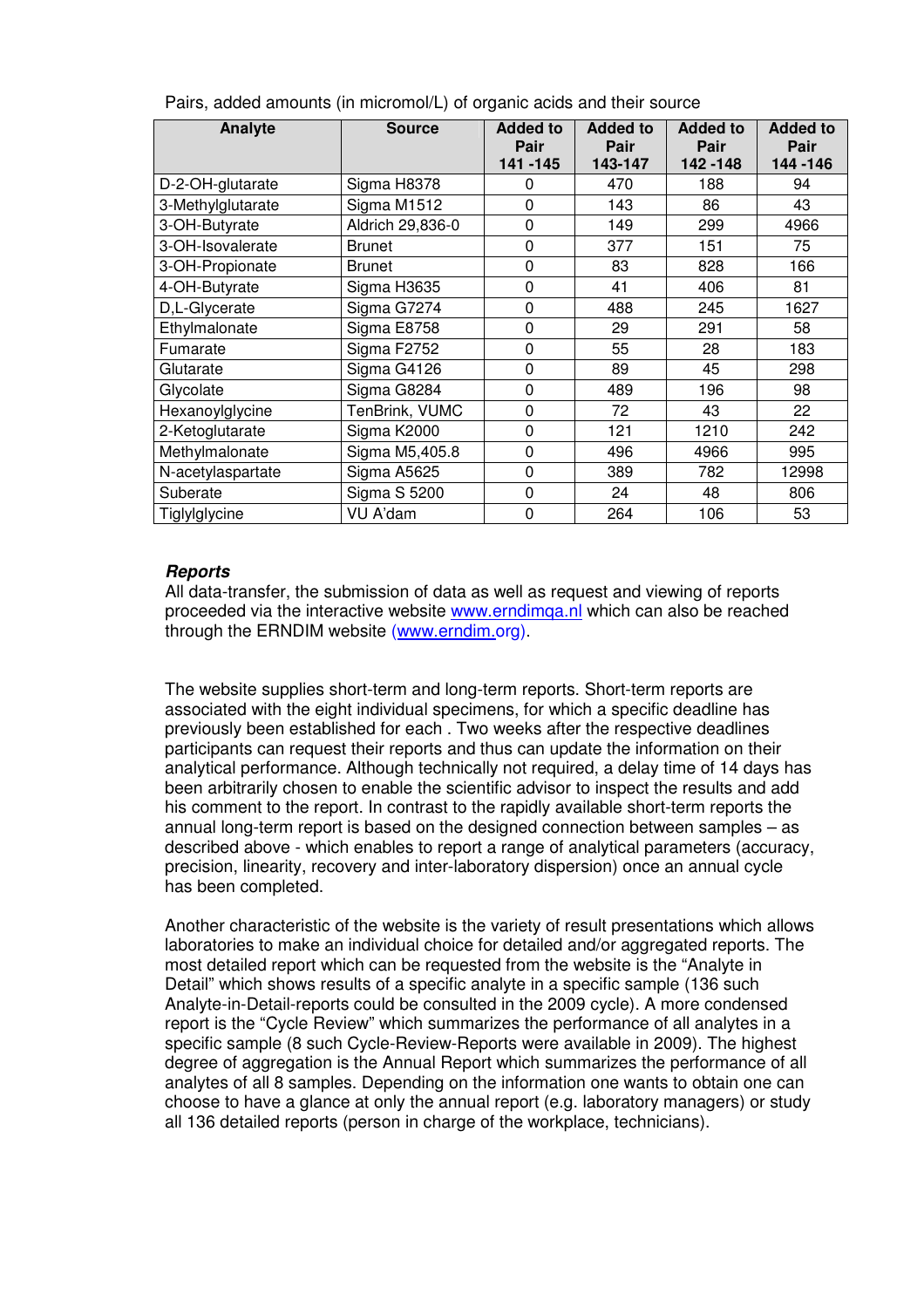## **4. Discussion of Results in the Annual Report 2009**

Subsequently we present accuracy, recovery, precision, linearity, interlab CV and cross sectional relations. It may be helpful to print your results of the annual report from the Interactive Website before reading the following comments and keep in mind that we only discuss the results of all labs in general: it is up to you to inspect and interpret the specific results of your laboratory and - where needed – to investigate the cause of unsatisfactory results and to correct the procedure. Whenever serious problems are encountered, contact may be made with your National Representative or eventually with the Scientific Advisor.

### **4.1 Accuracy**

A first approach to describe accuracy is to compare the mean outcome in the eight samples in your lab with the mean in all labs. This is shown in the column "Your Lab" and "All labs" under the heading "Accuracy". It can be seen that the mean of all labs for 2-OH Glutaric Acid is 181.

## **4.2 Recovery**

A second approach to describe accuracy is the percentage recovery of added analyte. In this approach it is assumed that the recovery of the weighed quantities is the target value. The correlation between weighed quantities as added to the samples (on the x-axis) and the measured quantities (on the y-axis) have been calculated. The slope of the correlation multiplied with 100% is the recovery of the added amounts. The column "Recovery" shows your recovery in the respective organic acids in comparison to the median recovery of all laboratories. The median recovery ranges from 10% 3-OH-propionic acid (we have doubt on the purity of the spiking material used as the recovery was 95% in 2005) to 103% (Hexanoylglycine). The recovery of 4-OH-butyric acid was quite low (74%), possibly as a result of lactone formation, either during the production of the samples of during the extraction / derivatisation. The recoveries of the notoriously bad extracted hydoxyacids such as glycolic acid and glyceric acid is improving over the years, a quite reassuring phenomenon. Conclusions from aggregated data are generalisations which should render the participants to the QC-programs (and even more the end- users of the data) cautious about utilizing data from other labs without asking about proof of reliability. The difficulties we face are certainly a challenge for developing improved methods.

## **4.2.1 Precision**

Reproducibility is an important parameter for quality in the laboratory. The CV is calculated from the pairs of the scheme which can be regarded as duplicates (Intra Laboratory CV as indicator of reproducibility). Since there are only four pairs, the calculated precision can only give an indication about the reproducibility of the individual laboratory. It allows, however, comparison total group of the individual performance with that of the participants. The results in comparison to the median of all labs is shown in the column "Precision" of the Annual Report. Precision ranges from 3.3 % for creatinine to a poor 35.0% for 4-OH-Butyric acid acid with an overall intra-lab CV of 19.2%. The latter figure has a tendency to go downward over the years, which reflects the increasing peroformance of the majority of labs in this respect.

In general the best precision was observed for the simple dicarboxylic acids such as ethylmalonate and glutarate; lower scores of the hydroxyacids may have been the consequence of non-optimal extraction efficacies. Rigorous standardization of the extraction parameters, i.e. pH of the sample and exact volume of extraction solvent may be a way to improve this aspect.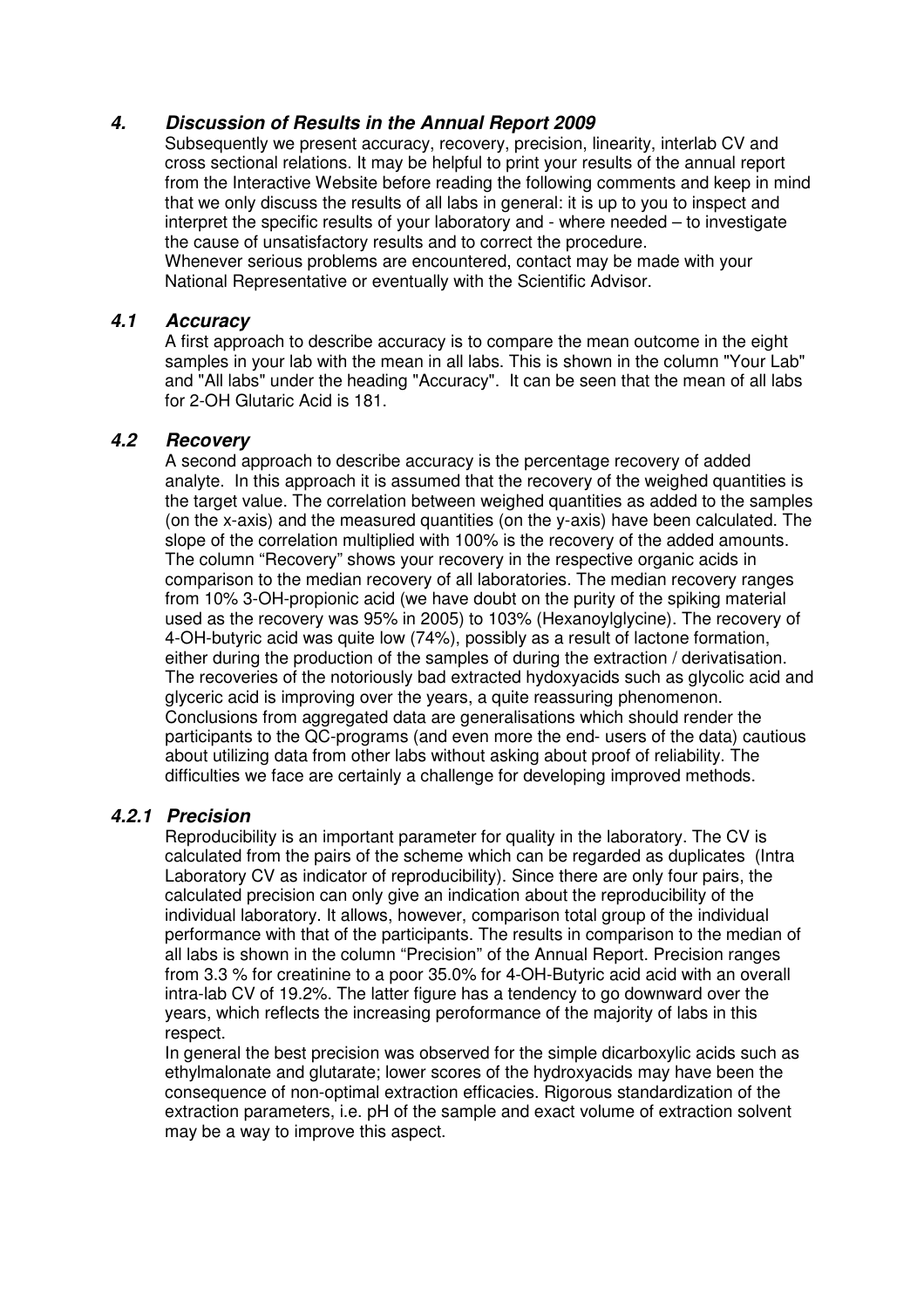## **4.2.2 Linearity**

Linearity over the whole relevant analytical range is another important parameter for analytical quality. The regression has been calculated taking the final measured concentration of the addition as independent (x) variable and the measured concentrations as the dependent  $(=y)$ . The regression coefficient r of the individual and the median of all labs are shown in the columns "Linearity"of the annual report. It can be seen that the coefficients of regression range from 0.947 for hexanoylglycine to 0.997 for methylmalonic acid.

### **4.2.3 Interlab CV**

For comparison of outcome for one patient in different hospitals and for use of shared reference values it is relevant to have a high degree of harmonization between results of various laboratories. Part of the scheme design is to monitor this by calculating the Interlaboratory CV. This, along with the number of laboratories who submitted results, is shown in the column "Data All labs" in the Annual report. It can be seen that most laboratories submitted results for methylmalonic acid (81) whereas only 51 participated for tiglylglycine. The Inter-lab CV ranges from 5.75 % for creatinine to 91.0% for 3-OH Propionic acid.

### **4.2.4 Cross Sectional Relations**

The various parameters as described above often have an interrelation: often more than one parameter directs towards good or bad analytical control. This pattern is not clearly seen in the organic acids scheme.

### **4.3 Your performance: red and green flags**

After some years of discussion and planning a system to judge performance of individual laboratories has been implemented. In the annual report of an individual laboratory red flags indicate poor performance for accuracy, precision, linearity and recovery. Organic acids with satisfactory performance for at least three of the four parameters (thus no or only one red flag or no result) are marked in green. Thus a green mark indicates satisfactory performance for analysis of that particular organic acid while a grey mark together with two or more red flags indicates that your laboratory has failed to attain satisfactory performance for this analyte. Criteria for red flags can be found in the general information on the website (general information; interactive website, explanation annual report).

#### **4.4 Poor Performance Policy**

A wide dispersion in the overall performance of individual laboratories is evident. Table 2 shows the percentage of red flags observed. 28% of the laboratories have no red flag at all and thus have attained excellent overall performance. In contrast, at the other extreme there are also 5% of laboratories with more than 25% red flags. Following intensive discussion within the ERNDIM board and Scientific Advisory Board (SAB) and taking into account feedback from participants we have been able to agree on a harmonised scoring system for the various branches of the quantitative schemes as described in our Newsletter of Spring 2009. In parallel to this the SAB has agreed levels of adequate performance for all the schemes and these will be reevaluated annually. The scoring systems have been carefully evaluated by members of the SAB and have been applied to assess performance in our schemes from 2007 onwards.